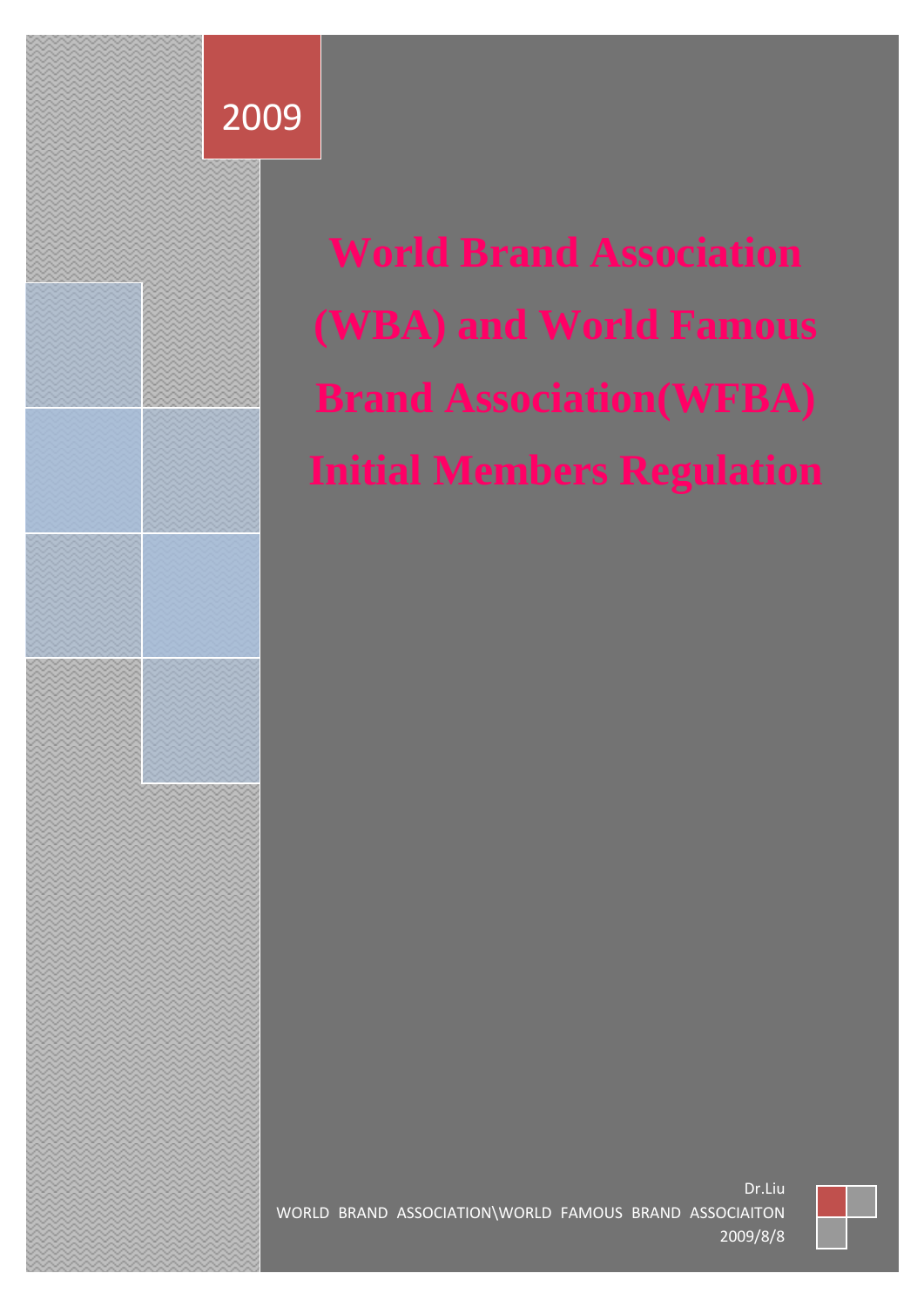

## www.worldbrandassociation.org liu@worldbrandassociation.org **World Brand Association(WBA) and World Famous Brand Association(WFBA) Initial Members Regulation**

TEL: 001 302 8838317 001 302 6744089 (legal) FAX: 001 302 8838318 (Dover Delaware)

**A.This regulation is formulated in the interest of managing Initial Membership obtainment of WBA and WFBA**

## **B. Definition, Targets and Conditions of Initial Members of WBA and WFBA**

Initial Members are the earliest batch of members of WBA and WFBA. They are the basis of membership and value system of WBA and WFBA. Moreover, they are the core members who jointly develop a commercial civilization into a unified, standardized, scientific management of world brands with WBA and WFBA.

The targets of Initial Members of WBA and WFBA are the world (famous) brands that have already been widely recognized but in lack of identification in an administrative and judicial procedure.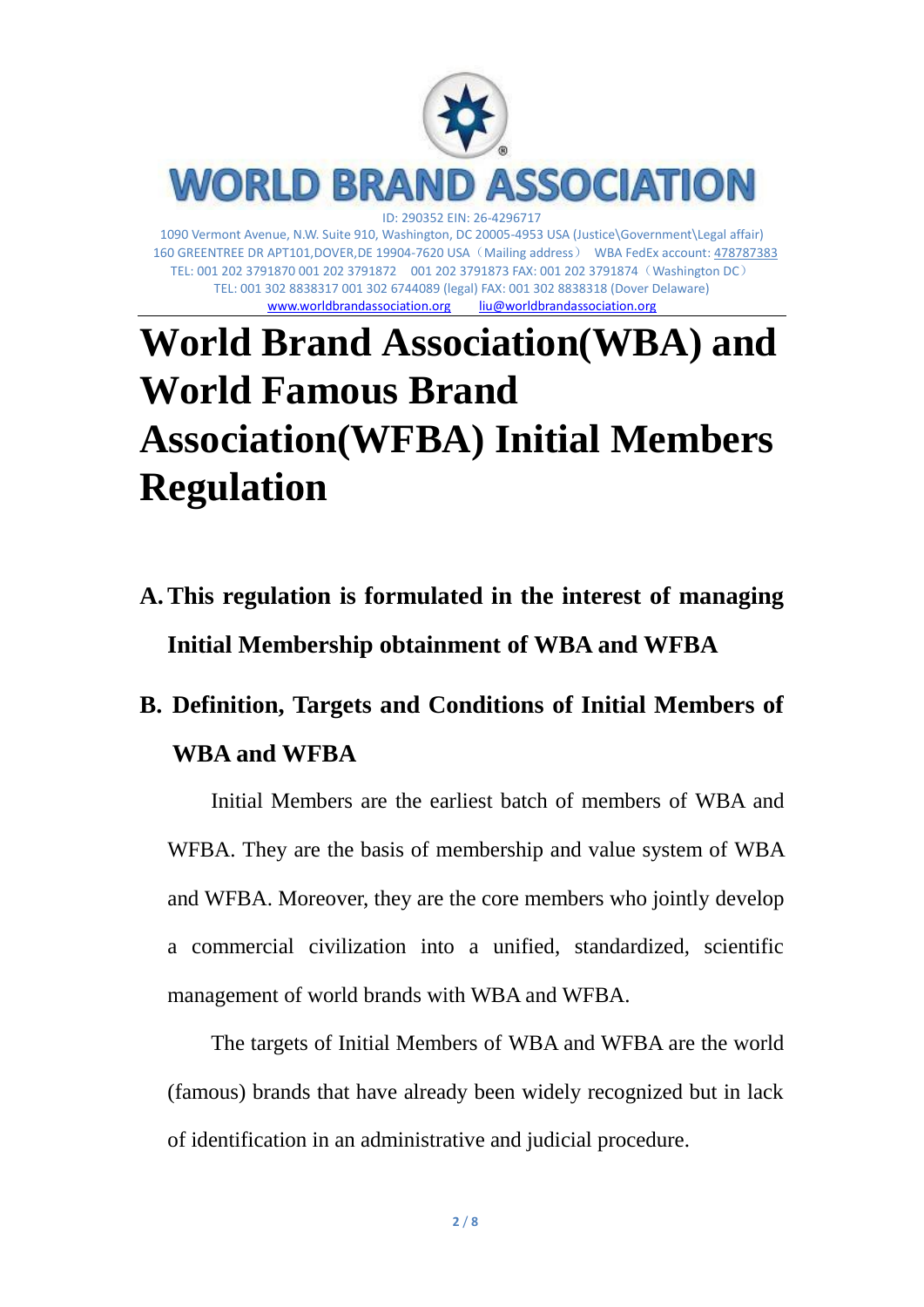

The conditions to become Initial Members of WBA and WFBA are to be one of the three companies from the top 10 companies in 50 (more or less) industries or product series. If within two or more brands, similar in pronunciation, meaning or formation, only one of them can be chosen as an Initial Member.

## **C. Status and Advantage of Initial Members**

- 1. Initial Members of WBA and WFBA seen cofounders of the two associations. But members joining later will go through strict assessment procedures and have to obtain the approval of Initial Members and committee.
- 2. Initial Members are permanent members of WBA and WFBA. No membership fee is required forever. Members joining later need to pay \$1 million every three years, and this amount might be higher farther.
- 3. After joining the associations, Initial Members are the members of the committees in the 50 industries or product series and have the leading positions in respective industry. New members will need the approvals of Initial Members to join the associations. Members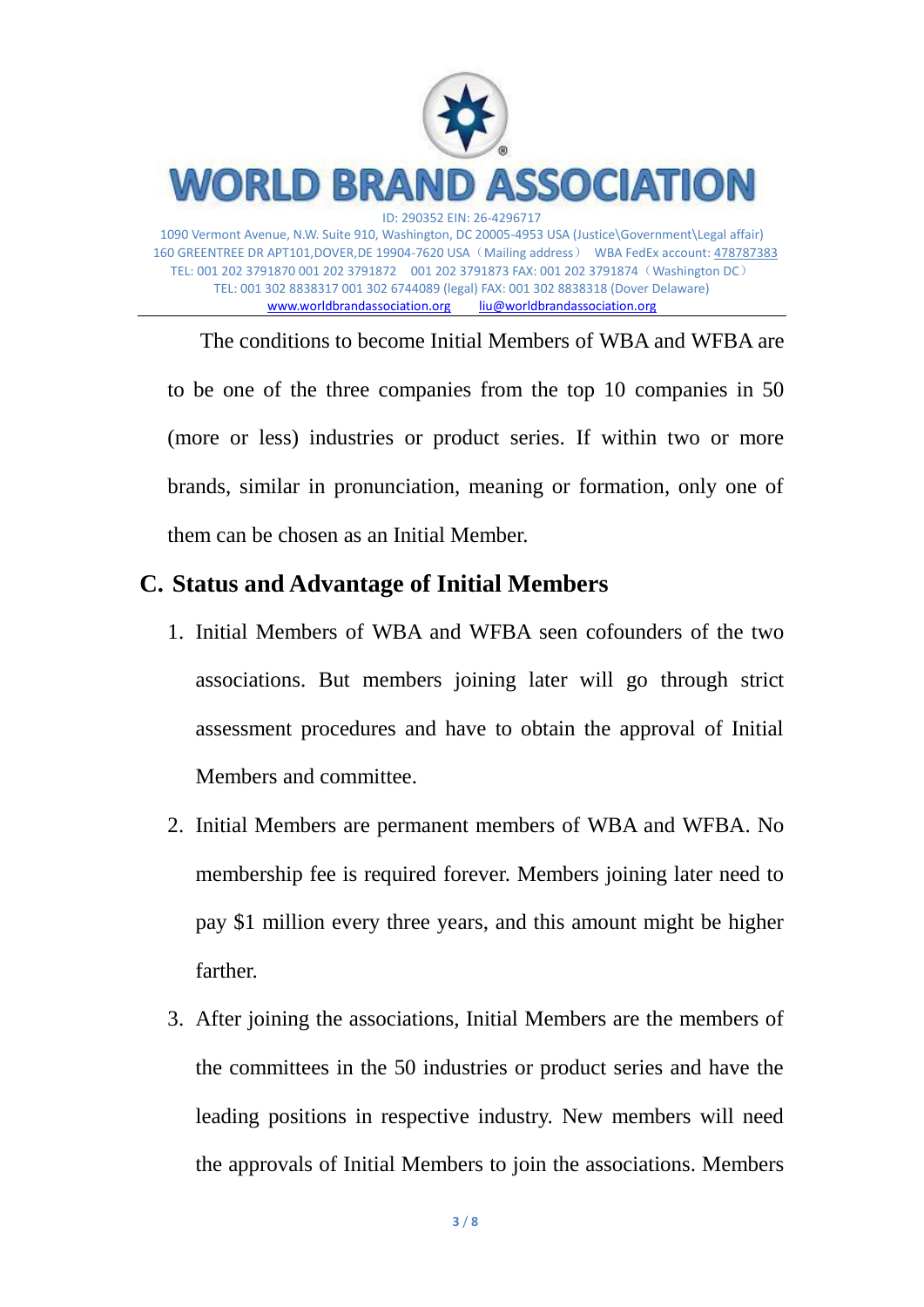

of the committees will also be qualified to hold the Forum/Annual Conference for World Brand after obtaining authorization.

4. The level of technology standard and targets of Initial Members will go to the pool of WBRL (World Brand Research Lab), and become the standard for respective industry or product series. Initial Members will lead other companies in the world to a better and higher level, as well as promote and enrich the quality and culture of people's life. Members joining later need to pay \$200,000 for assessment on top of going through the technology standard evaluation of WBRL.

## **D**.**Procedure of Joining WBA and WFBA**

- 1. According to market research, WBA and WFBA will first select the qualified top ten companies from industries or product series in the world, and then send out requests to the first three companies in respective rank. If the companies do not respond in time or are not qualified after verification, it will be regarded as waiver of rights.
- 2. If companies agree with the bylaw of WBA and WFBA, as well as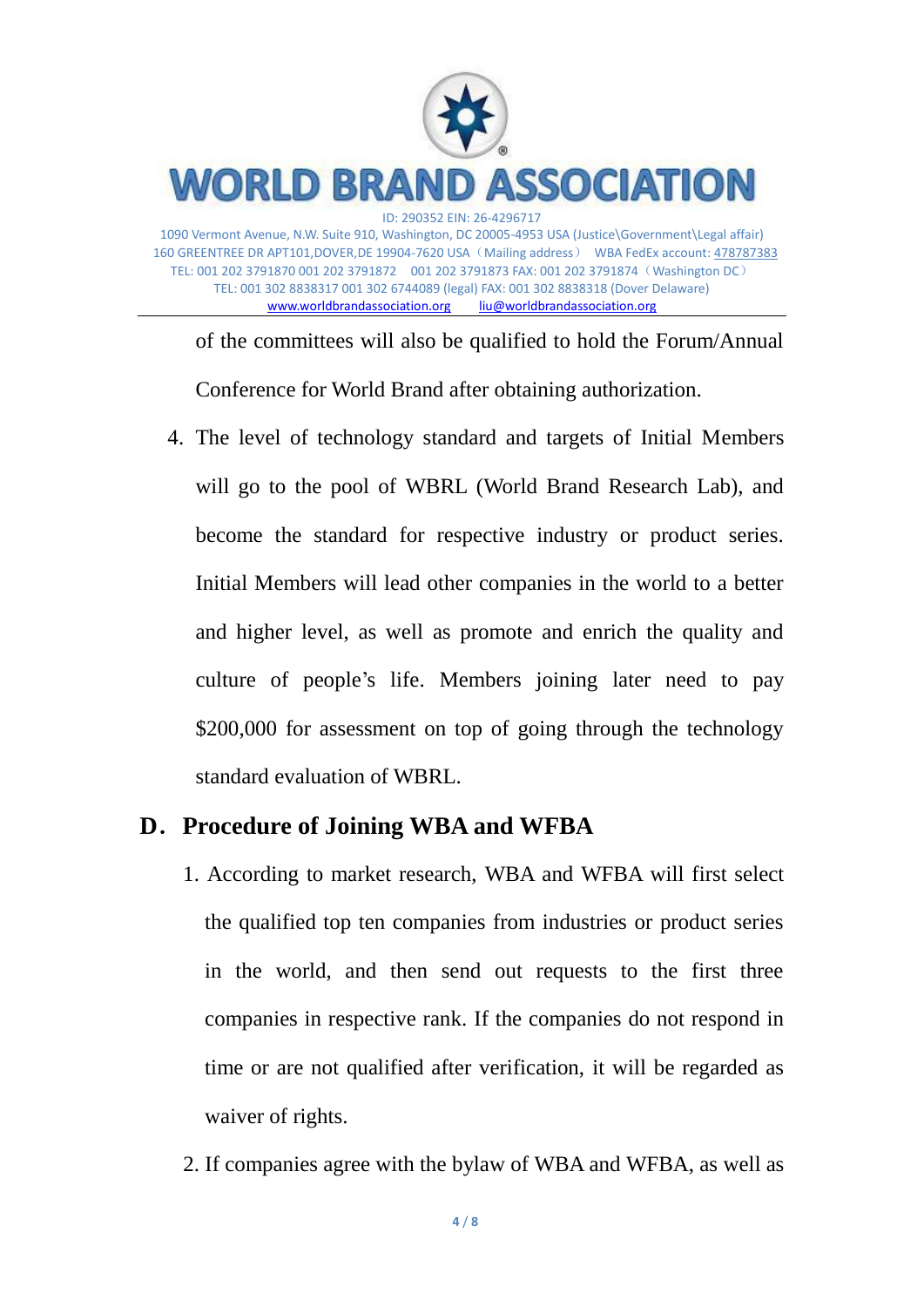

www.worldbrandassociation.org

the *World Brand Association(WBA) and World Famous Brand Association(WFBA) Initial Members Regulation*, senior managers from the companies can sign in the bylaws and regulations and deliver a written application to join WBA and WFBA. A scan of the signed materials is required to be sent to the associations in form of email attachment, and then the formal documents are required.

Declining, rejecting or no response to the invite documents of Joining WBA and WFBA as initial members is equivalent to waive of rights and the companies will be forbidden to participate in any public relation activities of WBA and WFBA, including the Forum for World Brand, the World Brand Exposition, the Ranking of World Brand, and the Annual Conference of World Brand. WBA and WFBA resist to supply judicial and administrative identification for the legal affairs of their brands as well as the unified anti-counterfeit or protection, not even to admit that they are *World (Famous) Brand.*

3. After eliminating the unqualified companies, WBA and WFBA will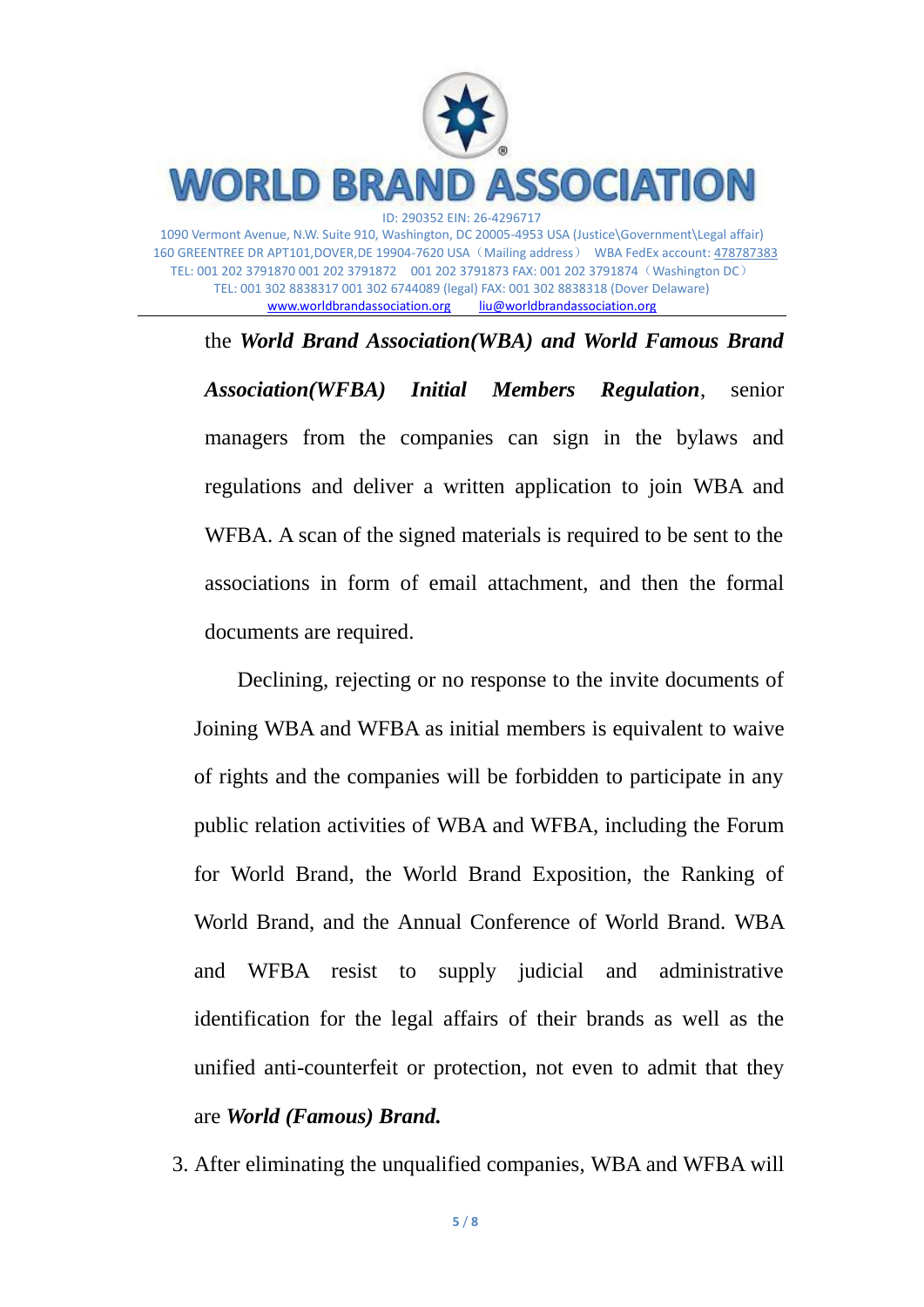

send out formal requests to the other seven companies, and select the three most representative companies as Initial Members from respective industry or product series according to their response.

- 4. After the selection of top three companies from 50 (more or less) industries or product series, they will become WBA and WFBA Initial Members and members of committees for the respective industry or product series. WBA and WFBA will protect their brands, intellectual property rights, intelligence capital and public relations. They will be authorized to use the symbols, slogans, advanced anti-counterfeit technologies of WBA and WFBA on their products, packages and propaganda, so that to differentiate them from non-world (famous)-brands, and to set up the legal, historical and cultural status for the original world (famous) brands among all the similar brands. Moreover, they will be authorized to organize or participate in a series of public relation activities such as the Conference for World Brand in respective industry or product field.
- 5. Initial Members can choose to contribute to any one or more items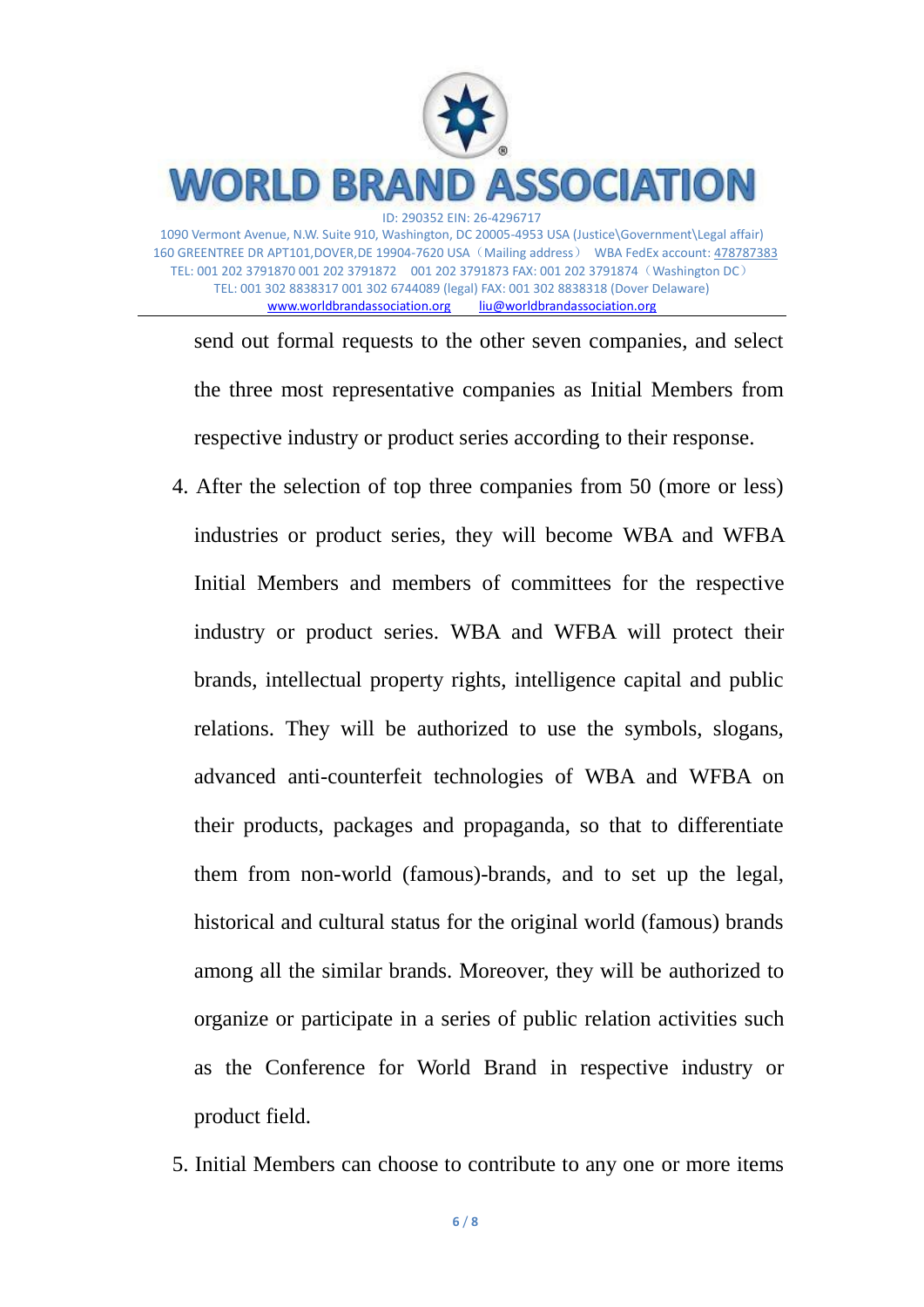

www.worldbrandassociation.org liu@worldbrandassociation.org

in the WBA and WFBA Contribution List for promote associations, or choose not to. (This is not forced and but freedom choice. It's the lowest-cost-advertising and lowest-cost-public-operating. Please refer to the WBA and WFBA Contribution List for details.) Donators will be announced and rewarded. Names of independent and joint donators' will be inscript in the monument located on the central squares of WBA and WFBA North American/ European Union/ Asia Pacific Center, as well as the foundation stones of donated buildings. Members that do not donate will not be exposed or suffer from adverse consequence.

- 6. WBA and WFBA will hold press conference (Forum for World Brand, Annual Conference for World Brand) to release the List of WBA and WFBA Initial Members, issue Certificates of Permanent Members of WBA and WFBA, Certificates of World Famous Brand, Certificates of World Brand, and Certificates of Top three Companies in the Ranking of World Famous Brands.
- **E.** WBA and WFBA have the ultimate right to explain and modify the regulation.